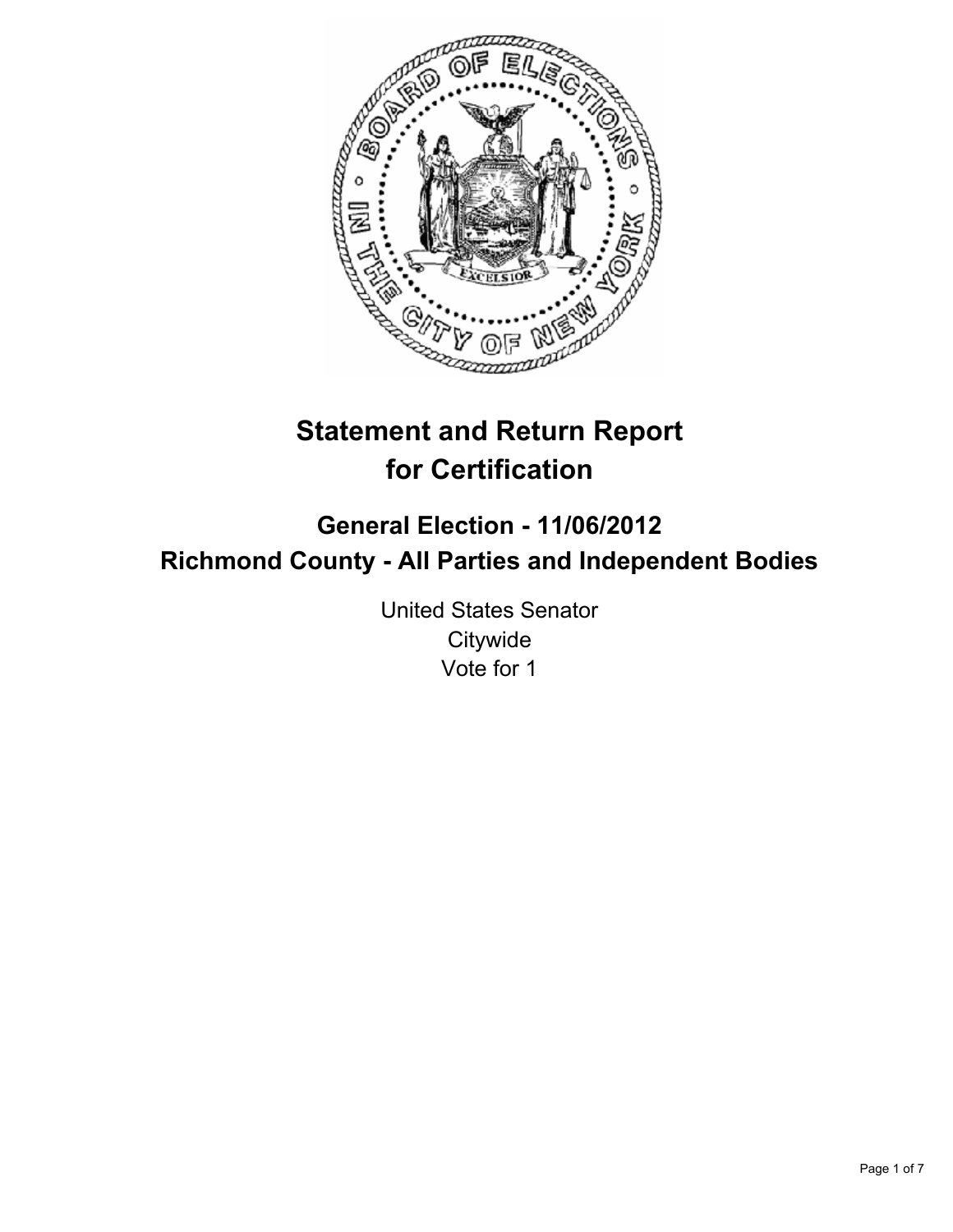

| <b>PUBLIC COUNTER</b>                                    | 34,001 |
|----------------------------------------------------------|--------|
| <b>EMERGENCY</b>                                         | 1.     |
| ABSENTEE/MILITARY                                        | 1,780  |
| <b>FEDERAL</b>                                           | 172    |
| <b>SPECIAL PRESIDENTIAL</b>                              | 3      |
| <b>AFFIDAVIT</b>                                         | 3,453  |
| <b>Total Ballots</b>                                     | 39,410 |
| Less - Inapplicable Federal/Special Presidential Ballots | (3)    |
| <b>Total Applicable Ballots</b>                          | 39,407 |
| KIRSTEN E. GILLIBRAND (DEMOCRATIC)                       | 28,421 |
| <b>WENDY LONG (REPUBLICAN)</b>                           | 5,770  |
| WENDY LONG (CONSERVATIVE)                                | 1,045  |
| KIRSTEN E. GILLIBRAND (WORKING FAMILIES)                 | 1,367  |
| KIRSTEN E. GILLIBRAND (INDEPENDENCE)                     | 603    |
| <b>COLIA CLARK (GREEN)</b>                               | 161    |
| CHRIS EDES (LIBERTARIAN)                                 | 152    |
| JOHN MANGELLI (COMMON SENSE)                             | 83     |
| JAMES MADISON (WRITE-IN)                                 | 1      |
| <b>JASON GUDASZ (WRITE-IN)</b>                           | 1      |
| LLOYD SIKES (WRITE-IN)                                   | 1      |
| ROBERT OBERMEYER (WRITE-IN)                              | 1      |
| TAYLOR COPP (WRITE-IN)                                   | 1      |
| UNATTRIBUTABLE WRITE-IN (WRITE-IN)                       | 3      |
| <b>Total Votes</b>                                       | 37,610 |
| Unrecorded                                               | 1.797  |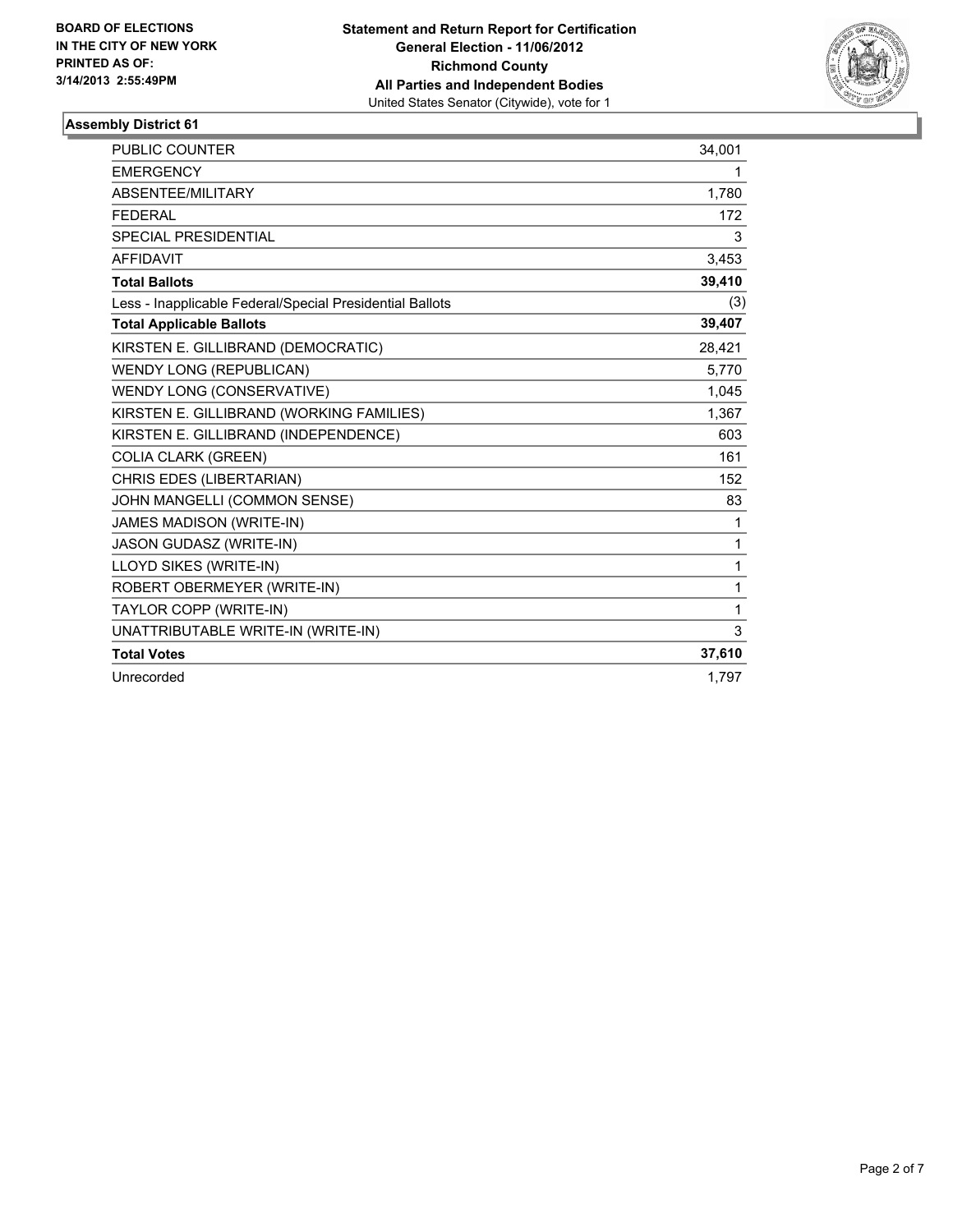

| PUBLIC COUNTER                                           | 40,722       |
|----------------------------------------------------------|--------------|
| <b>EMERGENCY</b>                                         | 1.           |
| ABSENTEE/MILITARY                                        | 1,716        |
| <b>FEDERAL</b>                                           | 107          |
| SPECIAL PRESIDENTIAL                                     | 0            |
| <b>AFFIDAVIT</b>                                         | 2,536        |
| <b>Total Ballots</b>                                     | 45,082       |
| Less - Inapplicable Federal/Special Presidential Ballots | 0            |
| <b>Total Applicable Ballots</b>                          | 45,082       |
| KIRSTEN E. GILLIBRAND (DEMOCRATIC)                       | 19,539       |
| WENDY LONG (REPUBLICAN)                                  | 18,355       |
| WENDY LONG (CONSERVATIVE)                                | 2,297        |
| KIRSTEN E. GILLIBRAND (WORKING FAMILIES)                 | 1,609        |
| KIRSTEN E. GILLIBRAND (INDEPENDENCE)                     | 1,034        |
| <b>COLIA CLARK (GREEN)</b>                               | 118          |
| CHRIS EDES (LIBERTARIAN)                                 | 177          |
| JOHN MANGELLI (COMMON SENSE)                             | 224          |
| ANTHONY ANDRIULLI (WRITE-IN)                             | 1            |
| <b>GENA MIMOSA (WRITE-IN)</b>                            | 1            |
| HOWARD STERN (WRITE-IN)                                  | $\mathbf{1}$ |
| JOANNE GOODFELLOW (WRITE-IN)                             | 1            |
| JOSEPH JOHN GORGASI (WRITE-IN)                           | 1            |
| MATTHEW MIAETTA (WRITE-IN)                               | $\mathbf{1}$ |
| RJ GUERCIOL (WRITE-IN)                                   | $\mathbf{1}$ |
| RONALD COSTORIA JR (WRITE-IN)                            | 1            |
| RYAN MURPHY (WRITE-IN)                                   | 1            |
| THOMAS DOONEY (WRITE-IN)                                 | $\mathbf{1}$ |
| TOM ZEBLOCKI (WRITE-IN)                                  | $\mathbf{1}$ |
| UNATTRIBUTABLE WRITE-IN (WRITE-IN)                       | 3            |
| VICTOR DEMEO (WRITE-IN)                                  | 1            |
| WILLIAM J. FINNEGAN (WRITE-IN)                           | 1            |
| <b>Total Votes</b>                                       | 43,369       |
| Unrecorded                                               | 1,713        |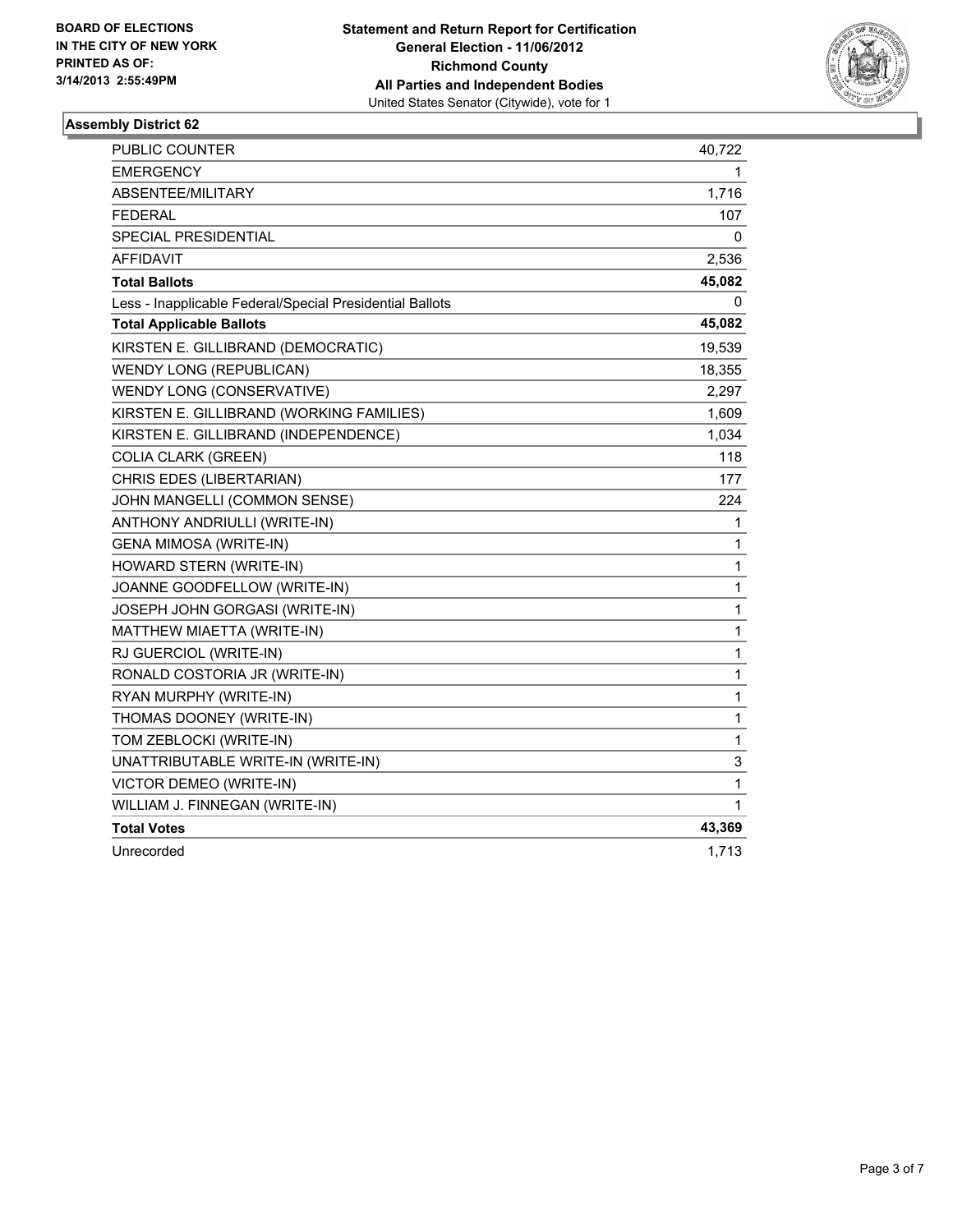

| <b>PUBLIC COUNTER</b>                                    | 36,741         |
|----------------------------------------------------------|----------------|
| <b>EMERGENCY</b>                                         | 3              |
| ABSENTEE/MILITARY                                        | 1,901          |
| <b>FEDERAL</b>                                           | 267            |
| <b>SPECIAL PRESIDENTIAL</b>                              | 1              |
| <b>AFFIDAVIT</b>                                         | 2,704          |
| <b>Total Ballots</b>                                     | 41,617         |
| Less - Inapplicable Federal/Special Presidential Ballots | (1)            |
| <b>Total Applicable Ballots</b>                          | 41,616         |
| KIRSTEN E. GILLIBRAND (DEMOCRATIC)                       | 24,069         |
| <b>WENDY LONG (REPUBLICAN)</b>                           | 11,688         |
| WENDY LONG (CONSERVATIVE)                                | 1,463          |
| KIRSTEN E. GILLIBRAND (WORKING FAMILIES)                 | 1,361          |
| KIRSTEN E. GILLIBRAND (INDEPENDENCE)                     | 756            |
| <b>COLIA CLARK (GREEN)</b>                               | 121            |
| CHRIS EDES (LIBERTARIAN)                                 | 143            |
| JOHN MANGELLI (COMMON SENSE)                             | 138            |
| BEN A DILORENZO (WRITE-IN)                               | 1              |
| CORY HAIM (WRITE-IN)                                     | 1              |
| CURTIS SLIWA (WRITE-IN)                                  | 1              |
| JEN D STROBIG (WRITE-IN)                                 | 1              |
| <b>JESSE REICHBACH (WRITE-IN)</b>                        | 1              |
| NICHOLAS M. BILOTTI (WRITE-IN)                           | 1              |
| SURONGA SURAWATIN (WRITE-IN)                             | 1              |
| THOMAS PAYERO (WRITE-IN)                                 | 1              |
| UNATTRIBUTABLE WRITE-IN (WRITE-IN)                       | 5              |
| WILL MEDINA (WRITE-IN)                                   | $\overline{2}$ |
| <b>Total Votes</b>                                       | 39,754         |
| Unrecorded                                               | 1,862          |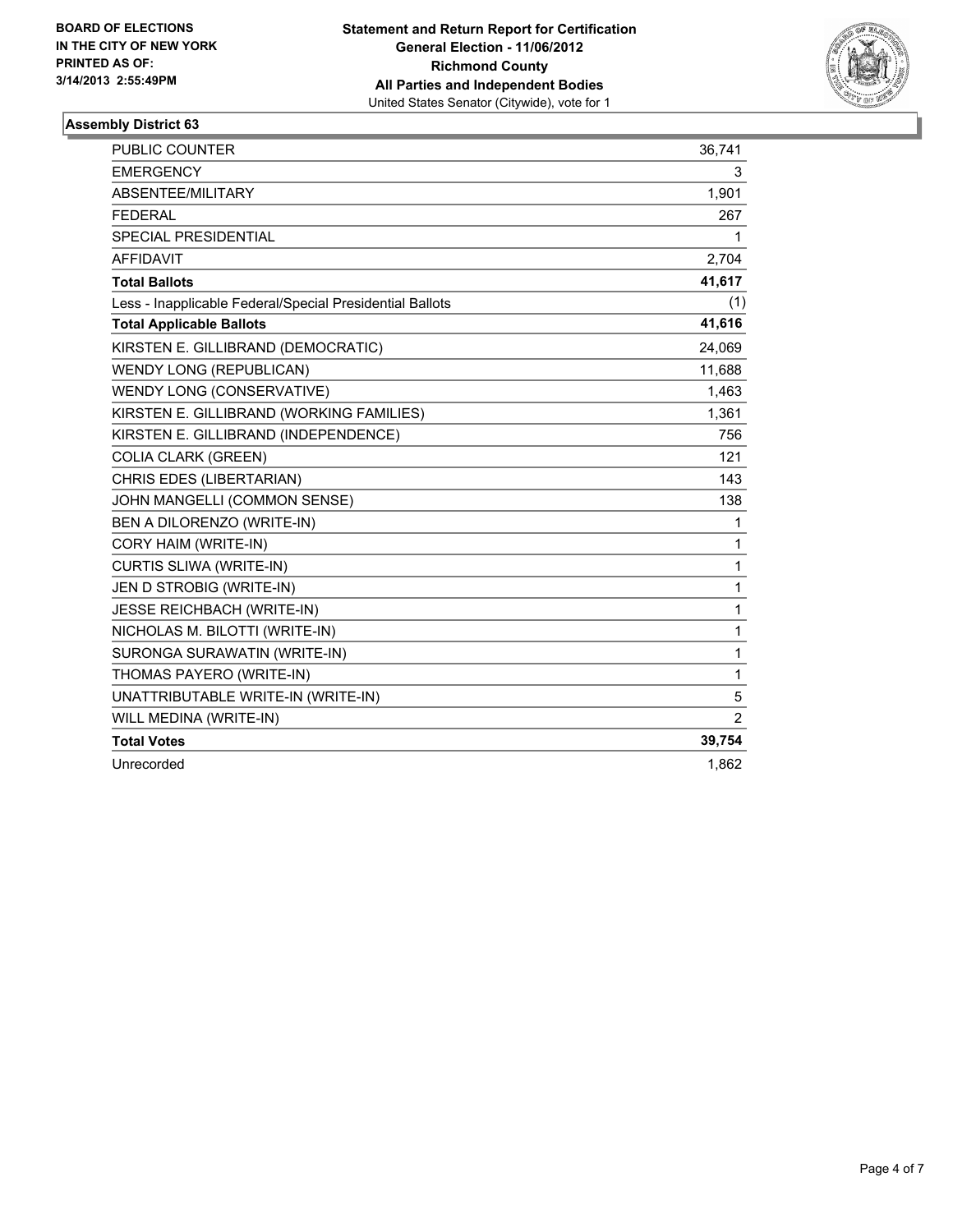

| <b>PUBLIC COUNTER</b>                                    | 24,617         |
|----------------------------------------------------------|----------------|
| <b>EMERGENCY</b>                                         | 0              |
| ABSENTEE/MILITARY                                        | 1,373          |
| <b>FEDERAL</b>                                           | 105            |
| <b>SPECIAL PRESIDENTIAL</b>                              | 0              |
| <b>AFFIDAVIT</b>                                         | 2,795          |
| <b>Total Ballots</b>                                     | 28,890         |
| Less - Inapplicable Federal/Special Presidential Ballots | 0              |
| <b>Total Applicable Ballots</b>                          | 28,890         |
| KIRSTEN E. GILLIBRAND (DEMOCRATIC)                       | 14,383         |
| WENDY LONG (REPUBLICAN)                                  | 9,722          |
| WENDY LONG (CONSERVATIVE)                                | 1,442          |
| KIRSTEN E. GILLIBRAND (WORKING FAMILIES)                 | 1,066          |
| KIRSTEN E. GILLIBRAND (INDEPENDENCE)                     | 635            |
| <b>COLIA CLARK (GREEN)</b>                               | 104            |
| CHRIS EDES (LIBERTARIAN)                                 | 107            |
| JOHN MANGELLI (COMMON SENSE)                             | 111            |
| DANIEL R YOUNG (WRITE-IN)                                | 1              |
| JAMES ODDO (WRITE-IN)                                    | 1              |
| JOSEPH JOHN GORGA JR. (WRITE-IN)                         | 1              |
| KYSER SOZE (WRITE-IN)                                    | 1              |
| MICHAEL G. GRIMM (WRITE-IN)                              | 1              |
| OLUROTIMI SOLOMON OYEKAN (WRITE-IN)                      | $\overline{2}$ |
| RALPH NADER (WRITE-IN)                                   | $\mathbf{1}$   |
| RUDY GUILIANI (WRITE-IN)                                 | 1              |
| TOM PADOVAN (WRITE-IN)                                   | 1              |
| UNATTRIBUTABLE WRITE-IN (WRITE-IN)                       | 3              |
| <b>Total Votes</b>                                       | 27,583         |
| Unrecorded                                               | 1,307          |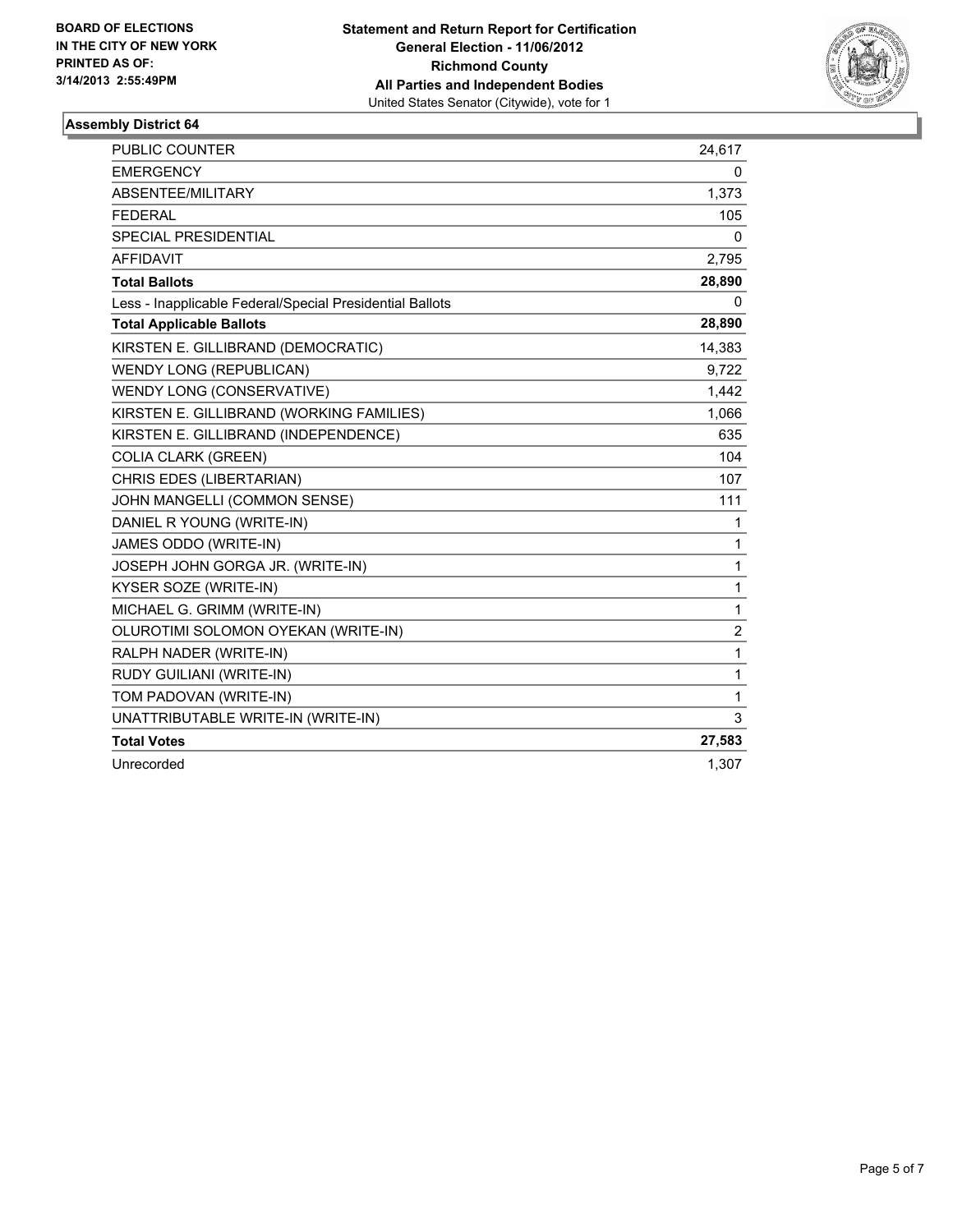

#### **Total for United States Senator (Citywide) - Richmond County**

| <b>EMERGENCY</b><br>5<br>ABSENTEE/MILITARY<br>6,770<br><b>FEDERAL</b><br>651<br>SPECIAL PRESIDENTIAL<br>4<br><b>AFFIDAVIT</b><br>11,488<br>154,999<br><b>Total Ballots</b><br>(4)<br>Less - Inapplicable Federal/Special Presidential Ballots<br>154,995<br><b>Total Applicable Ballots</b><br>KIRSTEN E. GILLIBRAND (DEMOCRATIC)<br>86,412<br>WENDY LONG (REPUBLICAN)<br>45,535<br>WENDY LONG (CONSERVATIVE)<br>6,247<br>KIRSTEN E. GILLIBRAND (WORKING FAMILIES)<br>5,403<br>KIRSTEN E. GILLIBRAND (INDEPENDENCE)<br>3,028<br><b>COLIA CLARK (GREEN)</b><br>504<br>CHRIS EDES (LIBERTARIAN)<br>579<br>JOHN MANGELLI (COMMON SENSE)<br>556<br>ANTHONY ANDRIULLI (WRITE-IN)<br>1<br>BEN A DILORENZO (WRITE-IN)<br>1<br>CORY HAIM (WRITE-IN)<br>$\mathbf 1$<br>$\mathbf 1$<br>CURTIS SLIWA (WRITE-IN)<br>DANIEL R YOUNG (WRITE-IN)<br>1<br><b>GENA MIMOSA (WRITE-IN)</b><br>$\mathbf 1$<br>HOWARD STERN (WRITE-IN)<br>$\mathbf 1$<br>JAMES MADISON (WRITE-IN)<br>1<br>JAMES ODDO (WRITE-IN)<br>$\mathbf{1}$<br>$\mathbf 1$<br>JASON GUDASZ (WRITE-IN)<br>JEN D STROBIG (WRITE-IN)<br>1<br><b>JESSE REICHBACH (WRITE-IN)</b><br>$\mathbf 1$<br>JOANNE GOODFELLOW (WRITE-IN)<br>$\mathbf 1$<br>JOSEPH JOHN GORGA JR. (WRITE-IN)<br>1<br>JOSEPH JOHN GORGASI (WRITE-IN)<br>1<br>1<br>KYSER SOZE (WRITE-IN)<br>LLOYD SIKES (WRITE-IN)<br>1<br>1<br>MATTHEW MIAETTA (WRITE-IN)<br>MICHAEL G. GRIMM (WRITE-IN)<br>1<br>NICHOLAS M. BILOTTI (WRITE-IN)<br>1<br>OLUROTIMI SOLOMON OYEKAN (WRITE-IN)<br>2<br>1<br>RALPH NADER (WRITE-IN)<br>RJ GUERCIOL (WRITE-IN)<br>1<br>ROBERT OBERMEYER (WRITE-IN)<br>1<br>1<br>RONALD COSTORIA JR (WRITE-IN)<br>1<br>RUDY GUILIANI (WRITE-IN)<br>1<br>RYAN MURPHY (WRITE-IN)<br>SURONGA SURAWATIN (WRITE-IN)<br>$\mathbf 1$<br>TAYLOR COPP (WRITE-IN)<br>1 | PUBLIC COUNTER | 136,081 |
|---------------------------------------------------------------------------------------------------------------------------------------------------------------------------------------------------------------------------------------------------------------------------------------------------------------------------------------------------------------------------------------------------------------------------------------------------------------------------------------------------------------------------------------------------------------------------------------------------------------------------------------------------------------------------------------------------------------------------------------------------------------------------------------------------------------------------------------------------------------------------------------------------------------------------------------------------------------------------------------------------------------------------------------------------------------------------------------------------------------------------------------------------------------------------------------------------------------------------------------------------------------------------------------------------------------------------------------------------------------------------------------------------------------------------------------------------------------------------------------------------------------------------------------------------------------------------------------------------------------------------------------------------------------------------------------------------------------------------------------------------------------------------------------|----------------|---------|
|                                                                                                                                                                                                                                                                                                                                                                                                                                                                                                                                                                                                                                                                                                                                                                                                                                                                                                                                                                                                                                                                                                                                                                                                                                                                                                                                                                                                                                                                                                                                                                                                                                                                                                                                                                                       |                |         |
|                                                                                                                                                                                                                                                                                                                                                                                                                                                                                                                                                                                                                                                                                                                                                                                                                                                                                                                                                                                                                                                                                                                                                                                                                                                                                                                                                                                                                                                                                                                                                                                                                                                                                                                                                                                       |                |         |
|                                                                                                                                                                                                                                                                                                                                                                                                                                                                                                                                                                                                                                                                                                                                                                                                                                                                                                                                                                                                                                                                                                                                                                                                                                                                                                                                                                                                                                                                                                                                                                                                                                                                                                                                                                                       |                |         |
|                                                                                                                                                                                                                                                                                                                                                                                                                                                                                                                                                                                                                                                                                                                                                                                                                                                                                                                                                                                                                                                                                                                                                                                                                                                                                                                                                                                                                                                                                                                                                                                                                                                                                                                                                                                       |                |         |
|                                                                                                                                                                                                                                                                                                                                                                                                                                                                                                                                                                                                                                                                                                                                                                                                                                                                                                                                                                                                                                                                                                                                                                                                                                                                                                                                                                                                                                                                                                                                                                                                                                                                                                                                                                                       |                |         |
|                                                                                                                                                                                                                                                                                                                                                                                                                                                                                                                                                                                                                                                                                                                                                                                                                                                                                                                                                                                                                                                                                                                                                                                                                                                                                                                                                                                                                                                                                                                                                                                                                                                                                                                                                                                       |                |         |
|                                                                                                                                                                                                                                                                                                                                                                                                                                                                                                                                                                                                                                                                                                                                                                                                                                                                                                                                                                                                                                                                                                                                                                                                                                                                                                                                                                                                                                                                                                                                                                                                                                                                                                                                                                                       |                |         |
|                                                                                                                                                                                                                                                                                                                                                                                                                                                                                                                                                                                                                                                                                                                                                                                                                                                                                                                                                                                                                                                                                                                                                                                                                                                                                                                                                                                                                                                                                                                                                                                                                                                                                                                                                                                       |                |         |
|                                                                                                                                                                                                                                                                                                                                                                                                                                                                                                                                                                                                                                                                                                                                                                                                                                                                                                                                                                                                                                                                                                                                                                                                                                                                                                                                                                                                                                                                                                                                                                                                                                                                                                                                                                                       |                |         |
|                                                                                                                                                                                                                                                                                                                                                                                                                                                                                                                                                                                                                                                                                                                                                                                                                                                                                                                                                                                                                                                                                                                                                                                                                                                                                                                                                                                                                                                                                                                                                                                                                                                                                                                                                                                       |                |         |
|                                                                                                                                                                                                                                                                                                                                                                                                                                                                                                                                                                                                                                                                                                                                                                                                                                                                                                                                                                                                                                                                                                                                                                                                                                                                                                                                                                                                                                                                                                                                                                                                                                                                                                                                                                                       |                |         |
|                                                                                                                                                                                                                                                                                                                                                                                                                                                                                                                                                                                                                                                                                                                                                                                                                                                                                                                                                                                                                                                                                                                                                                                                                                                                                                                                                                                                                                                                                                                                                                                                                                                                                                                                                                                       |                |         |
|                                                                                                                                                                                                                                                                                                                                                                                                                                                                                                                                                                                                                                                                                                                                                                                                                                                                                                                                                                                                                                                                                                                                                                                                                                                                                                                                                                                                                                                                                                                                                                                                                                                                                                                                                                                       |                |         |
|                                                                                                                                                                                                                                                                                                                                                                                                                                                                                                                                                                                                                                                                                                                                                                                                                                                                                                                                                                                                                                                                                                                                                                                                                                                                                                                                                                                                                                                                                                                                                                                                                                                                                                                                                                                       |                |         |
|                                                                                                                                                                                                                                                                                                                                                                                                                                                                                                                                                                                                                                                                                                                                                                                                                                                                                                                                                                                                                                                                                                                                                                                                                                                                                                                                                                                                                                                                                                                                                                                                                                                                                                                                                                                       |                |         |
|                                                                                                                                                                                                                                                                                                                                                                                                                                                                                                                                                                                                                                                                                                                                                                                                                                                                                                                                                                                                                                                                                                                                                                                                                                                                                                                                                                                                                                                                                                                                                                                                                                                                                                                                                                                       |                |         |
|                                                                                                                                                                                                                                                                                                                                                                                                                                                                                                                                                                                                                                                                                                                                                                                                                                                                                                                                                                                                                                                                                                                                                                                                                                                                                                                                                                                                                                                                                                                                                                                                                                                                                                                                                                                       |                |         |
|                                                                                                                                                                                                                                                                                                                                                                                                                                                                                                                                                                                                                                                                                                                                                                                                                                                                                                                                                                                                                                                                                                                                                                                                                                                                                                                                                                                                                                                                                                                                                                                                                                                                                                                                                                                       |                |         |
|                                                                                                                                                                                                                                                                                                                                                                                                                                                                                                                                                                                                                                                                                                                                                                                                                                                                                                                                                                                                                                                                                                                                                                                                                                                                                                                                                                                                                                                                                                                                                                                                                                                                                                                                                                                       |                |         |
|                                                                                                                                                                                                                                                                                                                                                                                                                                                                                                                                                                                                                                                                                                                                                                                                                                                                                                                                                                                                                                                                                                                                                                                                                                                                                                                                                                                                                                                                                                                                                                                                                                                                                                                                                                                       |                |         |
|                                                                                                                                                                                                                                                                                                                                                                                                                                                                                                                                                                                                                                                                                                                                                                                                                                                                                                                                                                                                                                                                                                                                                                                                                                                                                                                                                                                                                                                                                                                                                                                                                                                                                                                                                                                       |                |         |
|                                                                                                                                                                                                                                                                                                                                                                                                                                                                                                                                                                                                                                                                                                                                                                                                                                                                                                                                                                                                                                                                                                                                                                                                                                                                                                                                                                                                                                                                                                                                                                                                                                                                                                                                                                                       |                |         |
|                                                                                                                                                                                                                                                                                                                                                                                                                                                                                                                                                                                                                                                                                                                                                                                                                                                                                                                                                                                                                                                                                                                                                                                                                                                                                                                                                                                                                                                                                                                                                                                                                                                                                                                                                                                       |                |         |
|                                                                                                                                                                                                                                                                                                                                                                                                                                                                                                                                                                                                                                                                                                                                                                                                                                                                                                                                                                                                                                                                                                                                                                                                                                                                                                                                                                                                                                                                                                                                                                                                                                                                                                                                                                                       |                |         |
|                                                                                                                                                                                                                                                                                                                                                                                                                                                                                                                                                                                                                                                                                                                                                                                                                                                                                                                                                                                                                                                                                                                                                                                                                                                                                                                                                                                                                                                                                                                                                                                                                                                                                                                                                                                       |                |         |
|                                                                                                                                                                                                                                                                                                                                                                                                                                                                                                                                                                                                                                                                                                                                                                                                                                                                                                                                                                                                                                                                                                                                                                                                                                                                                                                                                                                                                                                                                                                                                                                                                                                                                                                                                                                       |                |         |
|                                                                                                                                                                                                                                                                                                                                                                                                                                                                                                                                                                                                                                                                                                                                                                                                                                                                                                                                                                                                                                                                                                                                                                                                                                                                                                                                                                                                                                                                                                                                                                                                                                                                                                                                                                                       |                |         |
|                                                                                                                                                                                                                                                                                                                                                                                                                                                                                                                                                                                                                                                                                                                                                                                                                                                                                                                                                                                                                                                                                                                                                                                                                                                                                                                                                                                                                                                                                                                                                                                                                                                                                                                                                                                       |                |         |
|                                                                                                                                                                                                                                                                                                                                                                                                                                                                                                                                                                                                                                                                                                                                                                                                                                                                                                                                                                                                                                                                                                                                                                                                                                                                                                                                                                                                                                                                                                                                                                                                                                                                                                                                                                                       |                |         |
|                                                                                                                                                                                                                                                                                                                                                                                                                                                                                                                                                                                                                                                                                                                                                                                                                                                                                                                                                                                                                                                                                                                                                                                                                                                                                                                                                                                                                                                                                                                                                                                                                                                                                                                                                                                       |                |         |
|                                                                                                                                                                                                                                                                                                                                                                                                                                                                                                                                                                                                                                                                                                                                                                                                                                                                                                                                                                                                                                                                                                                                                                                                                                                                                                                                                                                                                                                                                                                                                                                                                                                                                                                                                                                       |                |         |
|                                                                                                                                                                                                                                                                                                                                                                                                                                                                                                                                                                                                                                                                                                                                                                                                                                                                                                                                                                                                                                                                                                                                                                                                                                                                                                                                                                                                                                                                                                                                                                                                                                                                                                                                                                                       |                |         |
|                                                                                                                                                                                                                                                                                                                                                                                                                                                                                                                                                                                                                                                                                                                                                                                                                                                                                                                                                                                                                                                                                                                                                                                                                                                                                                                                                                                                                                                                                                                                                                                                                                                                                                                                                                                       |                |         |
|                                                                                                                                                                                                                                                                                                                                                                                                                                                                                                                                                                                                                                                                                                                                                                                                                                                                                                                                                                                                                                                                                                                                                                                                                                                                                                                                                                                                                                                                                                                                                                                                                                                                                                                                                                                       |                |         |
|                                                                                                                                                                                                                                                                                                                                                                                                                                                                                                                                                                                                                                                                                                                                                                                                                                                                                                                                                                                                                                                                                                                                                                                                                                                                                                                                                                                                                                                                                                                                                                                                                                                                                                                                                                                       |                |         |
|                                                                                                                                                                                                                                                                                                                                                                                                                                                                                                                                                                                                                                                                                                                                                                                                                                                                                                                                                                                                                                                                                                                                                                                                                                                                                                                                                                                                                                                                                                                                                                                                                                                                                                                                                                                       |                |         |
|                                                                                                                                                                                                                                                                                                                                                                                                                                                                                                                                                                                                                                                                                                                                                                                                                                                                                                                                                                                                                                                                                                                                                                                                                                                                                                                                                                                                                                                                                                                                                                                                                                                                                                                                                                                       |                |         |
|                                                                                                                                                                                                                                                                                                                                                                                                                                                                                                                                                                                                                                                                                                                                                                                                                                                                                                                                                                                                                                                                                                                                                                                                                                                                                                                                                                                                                                                                                                                                                                                                                                                                                                                                                                                       |                |         |
|                                                                                                                                                                                                                                                                                                                                                                                                                                                                                                                                                                                                                                                                                                                                                                                                                                                                                                                                                                                                                                                                                                                                                                                                                                                                                                                                                                                                                                                                                                                                                                                                                                                                                                                                                                                       |                |         |
|                                                                                                                                                                                                                                                                                                                                                                                                                                                                                                                                                                                                                                                                                                                                                                                                                                                                                                                                                                                                                                                                                                                                                                                                                                                                                                                                                                                                                                                                                                                                                                                                                                                                                                                                                                                       |                |         |
|                                                                                                                                                                                                                                                                                                                                                                                                                                                                                                                                                                                                                                                                                                                                                                                                                                                                                                                                                                                                                                                                                                                                                                                                                                                                                                                                                                                                                                                                                                                                                                                                                                                                                                                                                                                       |                |         |
|                                                                                                                                                                                                                                                                                                                                                                                                                                                                                                                                                                                                                                                                                                                                                                                                                                                                                                                                                                                                                                                                                                                                                                                                                                                                                                                                                                                                                                                                                                                                                                                                                                                                                                                                                                                       |                |         |
|                                                                                                                                                                                                                                                                                                                                                                                                                                                                                                                                                                                                                                                                                                                                                                                                                                                                                                                                                                                                                                                                                                                                                                                                                                                                                                                                                                                                                                                                                                                                                                                                                                                                                                                                                                                       |                |         |
|                                                                                                                                                                                                                                                                                                                                                                                                                                                                                                                                                                                                                                                                                                                                                                                                                                                                                                                                                                                                                                                                                                                                                                                                                                                                                                                                                                                                                                                                                                                                                                                                                                                                                                                                                                                       |                |         |
|                                                                                                                                                                                                                                                                                                                                                                                                                                                                                                                                                                                                                                                                                                                                                                                                                                                                                                                                                                                                                                                                                                                                                                                                                                                                                                                                                                                                                                                                                                                                                                                                                                                                                                                                                                                       |                |         |